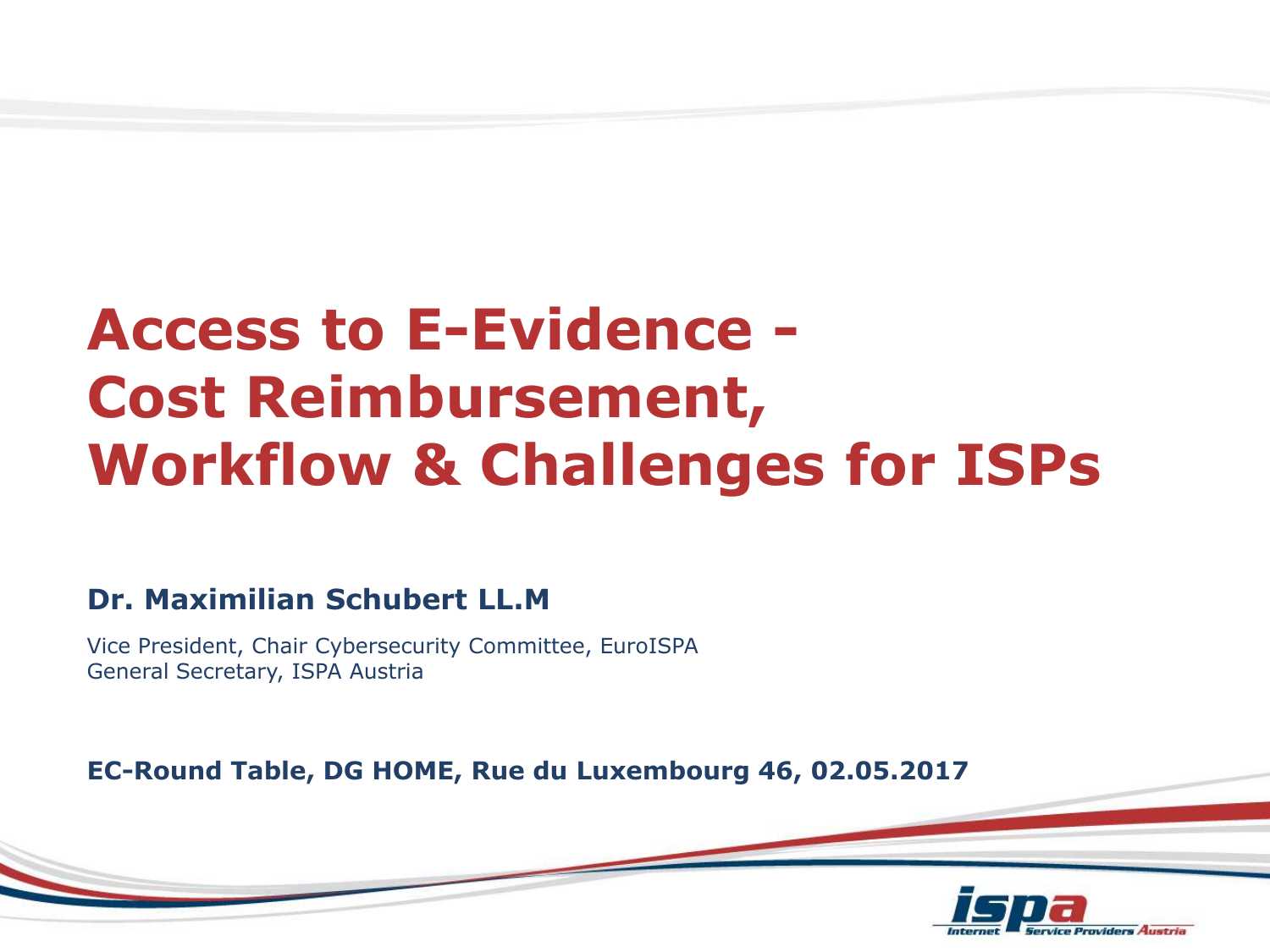#### **EuroISPA – The voice of the ISPs in Europe**

- Established in **1997**
- The world's largest association of Internet Services Providers (ISPs), representing over **2.500 ISPs**  across the EU and EFTA countries
- Representing many SME-ISPs
- Reflects the views of ISPs of all sizes from across its member base



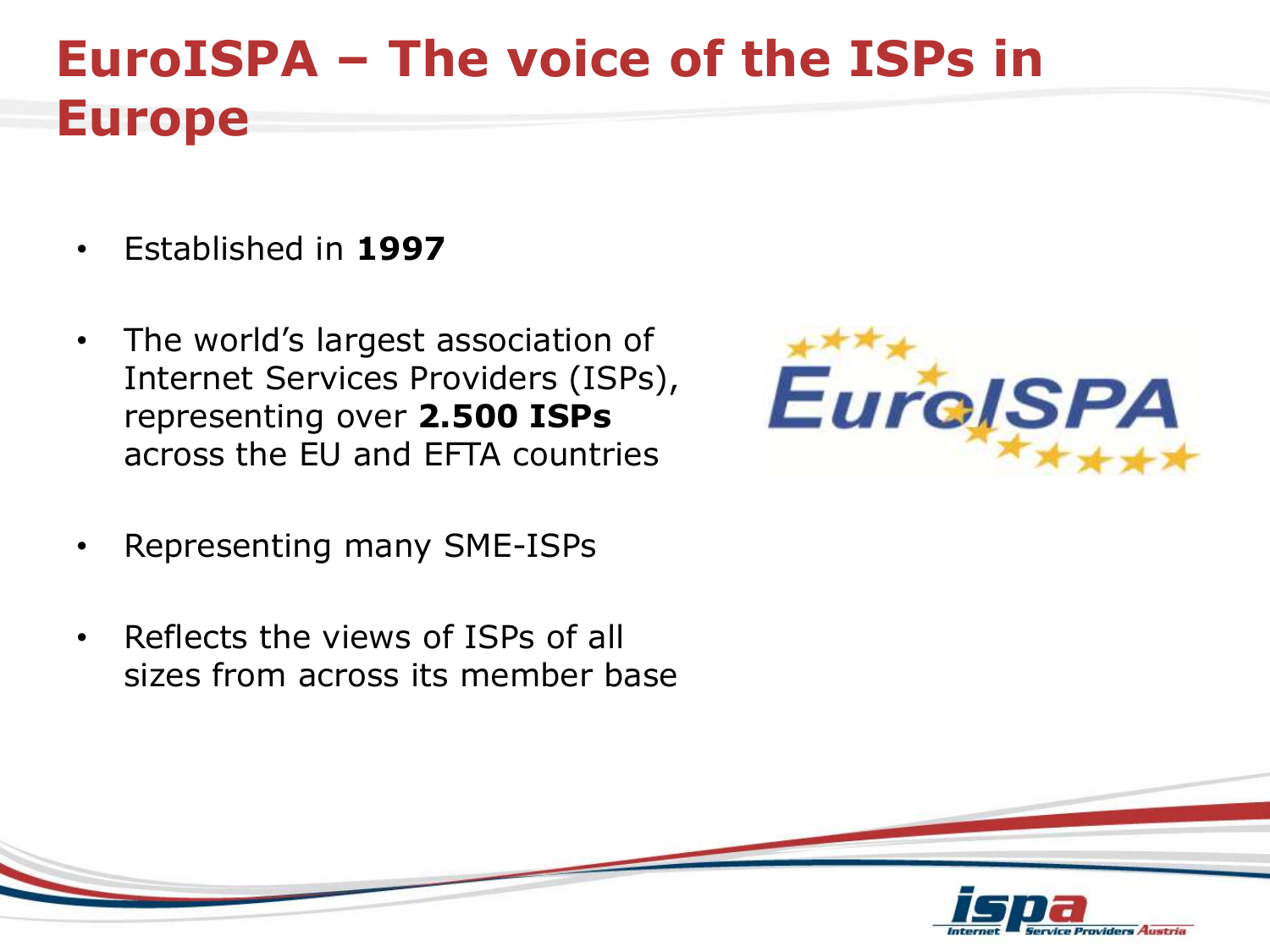### **'Request for information' ≠ 'Lawful interception'**

#### • **Lawful interception requests**

refer to future surveillance of a user's communication

- Includes communication content
- Permitted only for the prosecution of certain crimes
- Call Content and Interception related data (IRI) are transferred via high secure interfaces to SPOC of national LEA

#### • **Requests for information**

refer to access to data retained by ISPs

- Contract data, traffic data (particularly IP-addresses)
- Formal procedural requirements
- Secure data transfer methods (DLS)

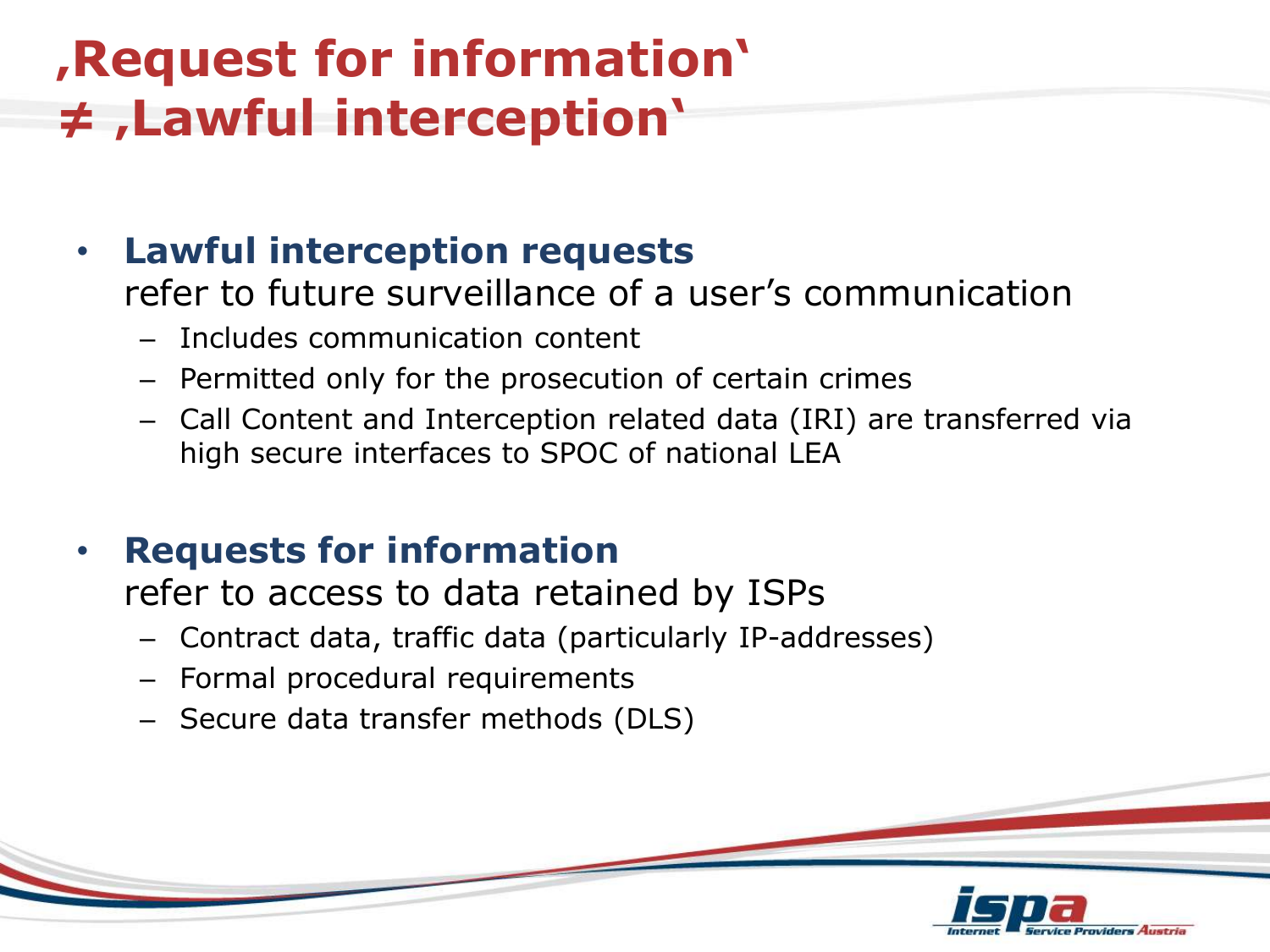#### **Austrian Example for safe transfer of data between LE and ISPs – 'DLS'**

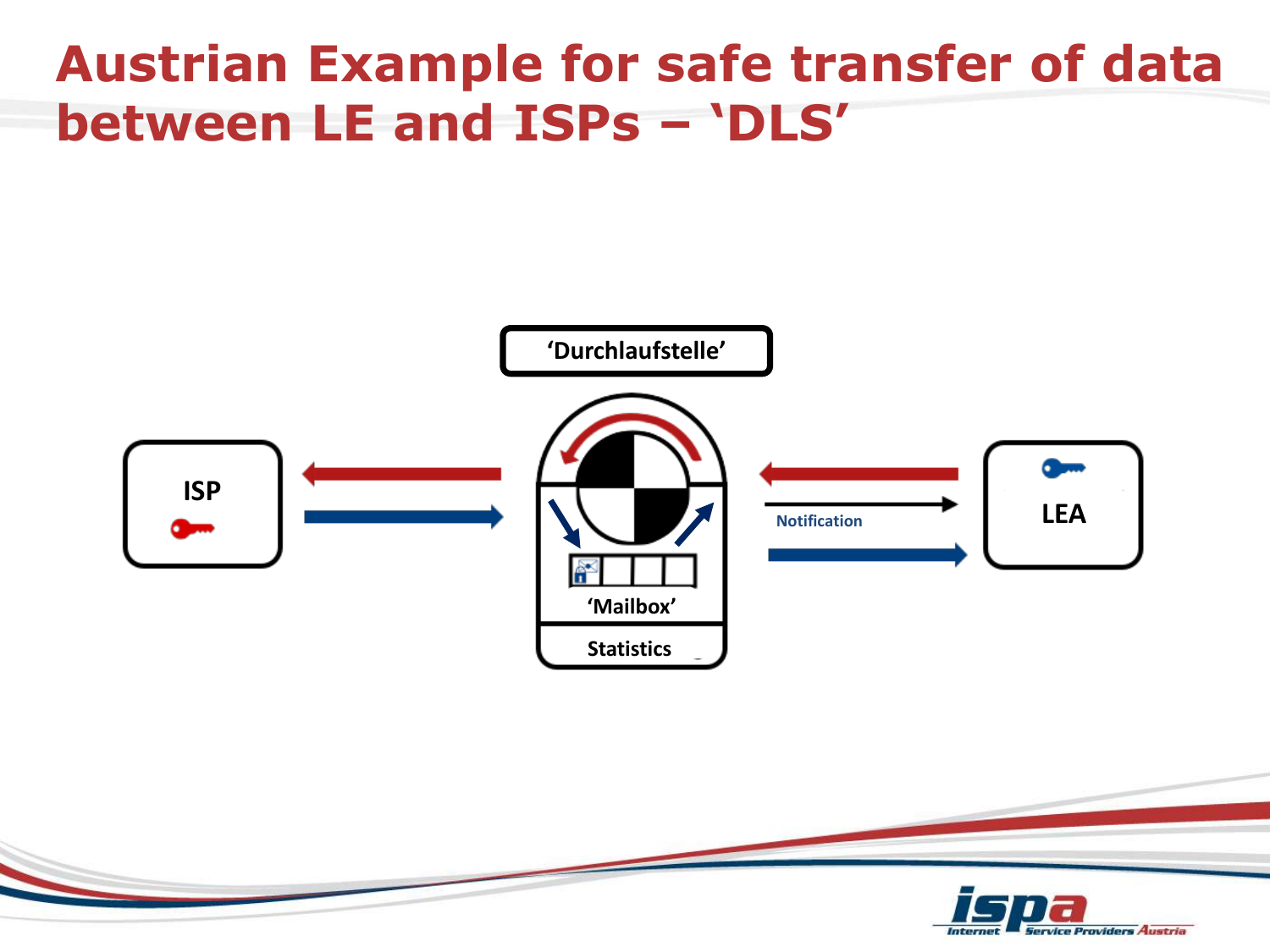# **Workflow of the ISP (<- inbound)**

- **Notification** about new "data providing" request
- **Authentication** to the secure data environment (DLS)
- **Secure and encrypted transfer** from the secure data environment to the ISP
- **Decryption** and **verification** of received data
- Secure and encrypted **documentation of the request**

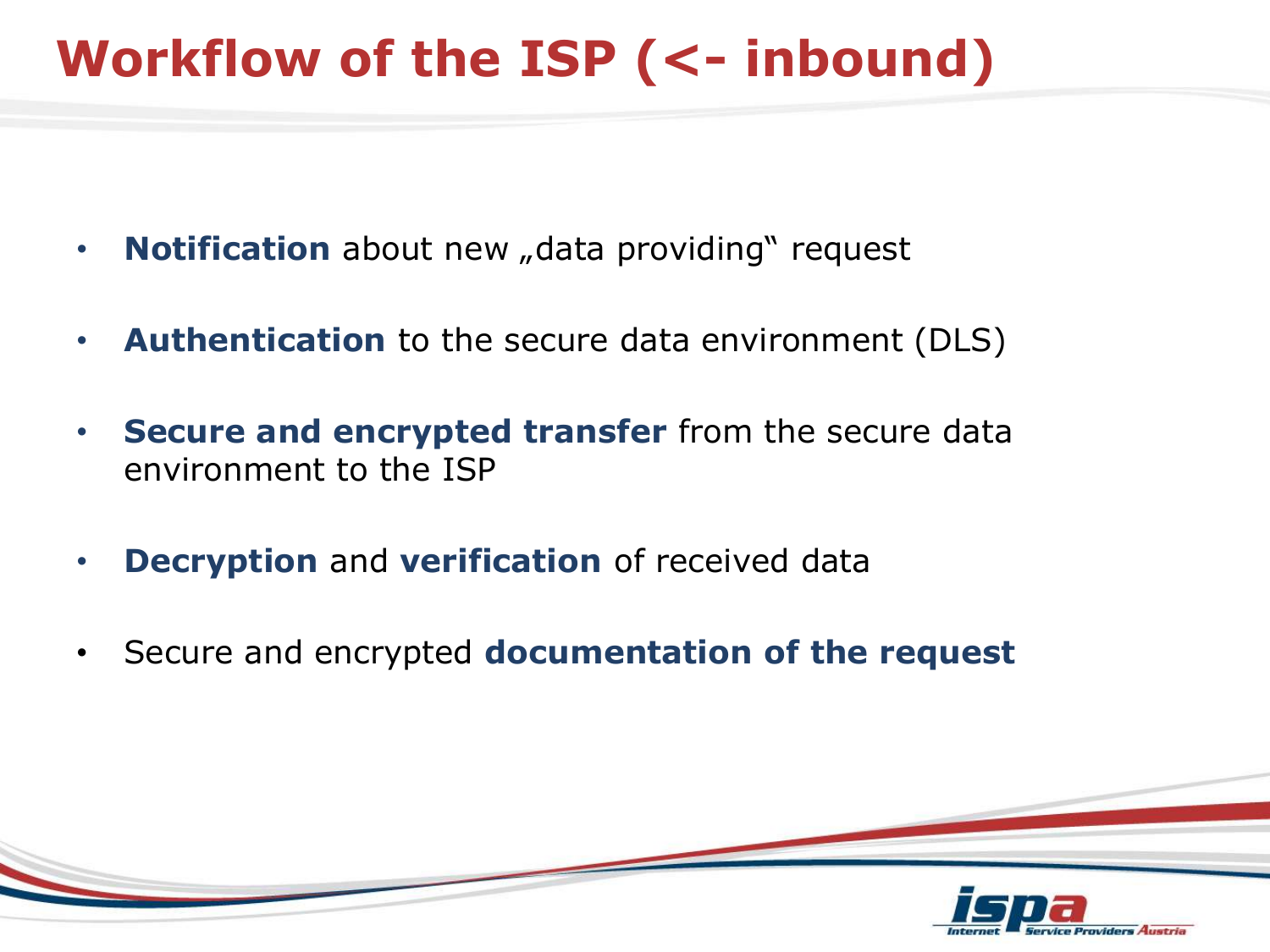# **Workflow of the ISP (- internal - 1)**

- **Formal review** of the request (i.e. legitimization of requesting authority, formal criteria)
- **Contextual review** of the request (i.e. target, type of requested information, duration, date & time)
- **Legal review** of the request
- **Contact** with requesting or executing **authorities** (judicial or executive) to **clarify ambiguities** (fax, typos), if necessary
- **Documentation** of such contact

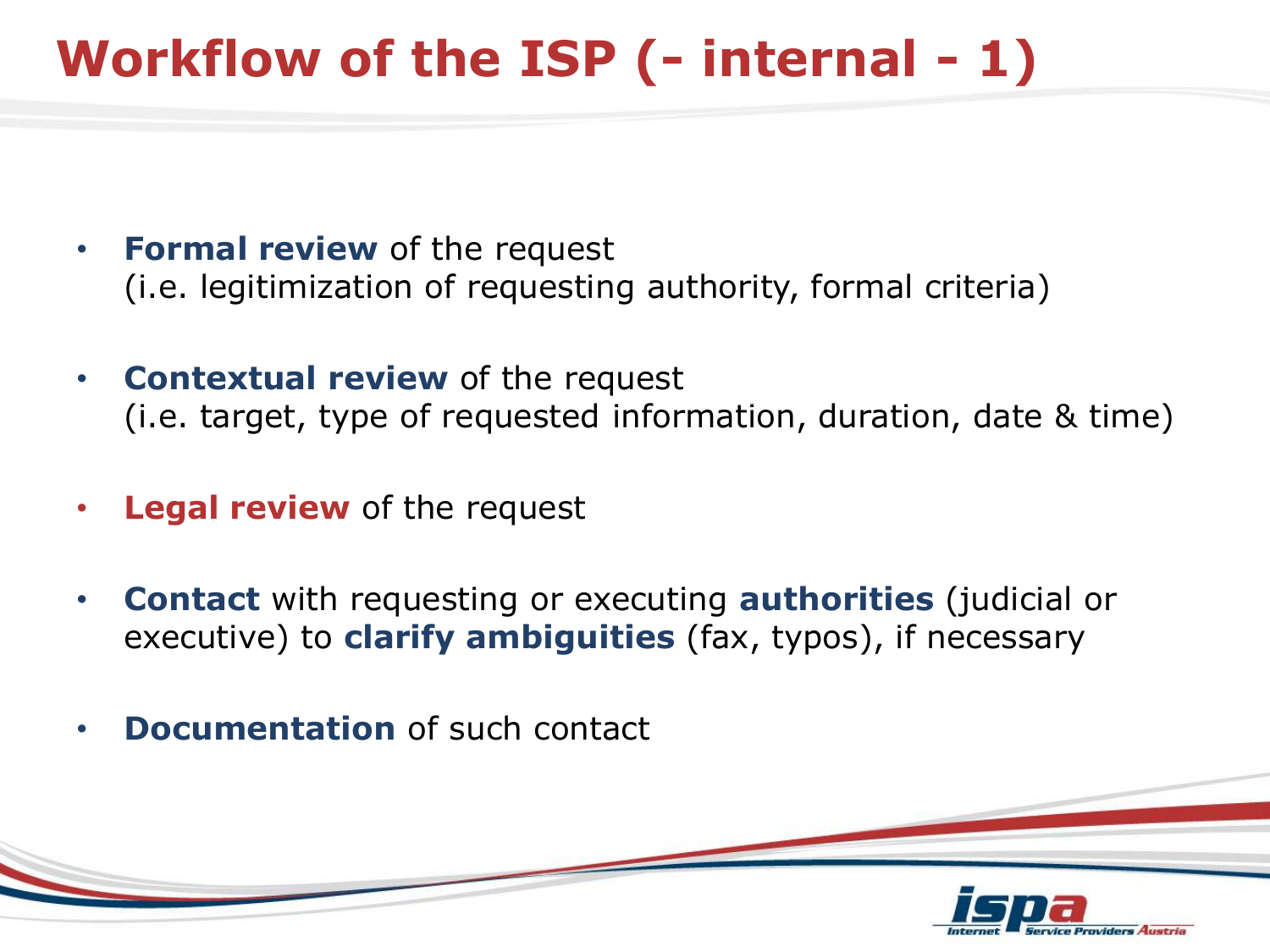# **Workflow of the ISP (- internal - 2)**

- **Formal intern processing** of the request (i.e. documentation of the requested data, is the target a customer, etc.)
- **Internal data process** based on the request (i.e. data collection)
- **Verification of processed data** based on formal criteria (i.e. target, duration, date, time, typos, data set complete, etc.)
- **Documentation** of data gathering/process
- **Data conversion** to match national data standards

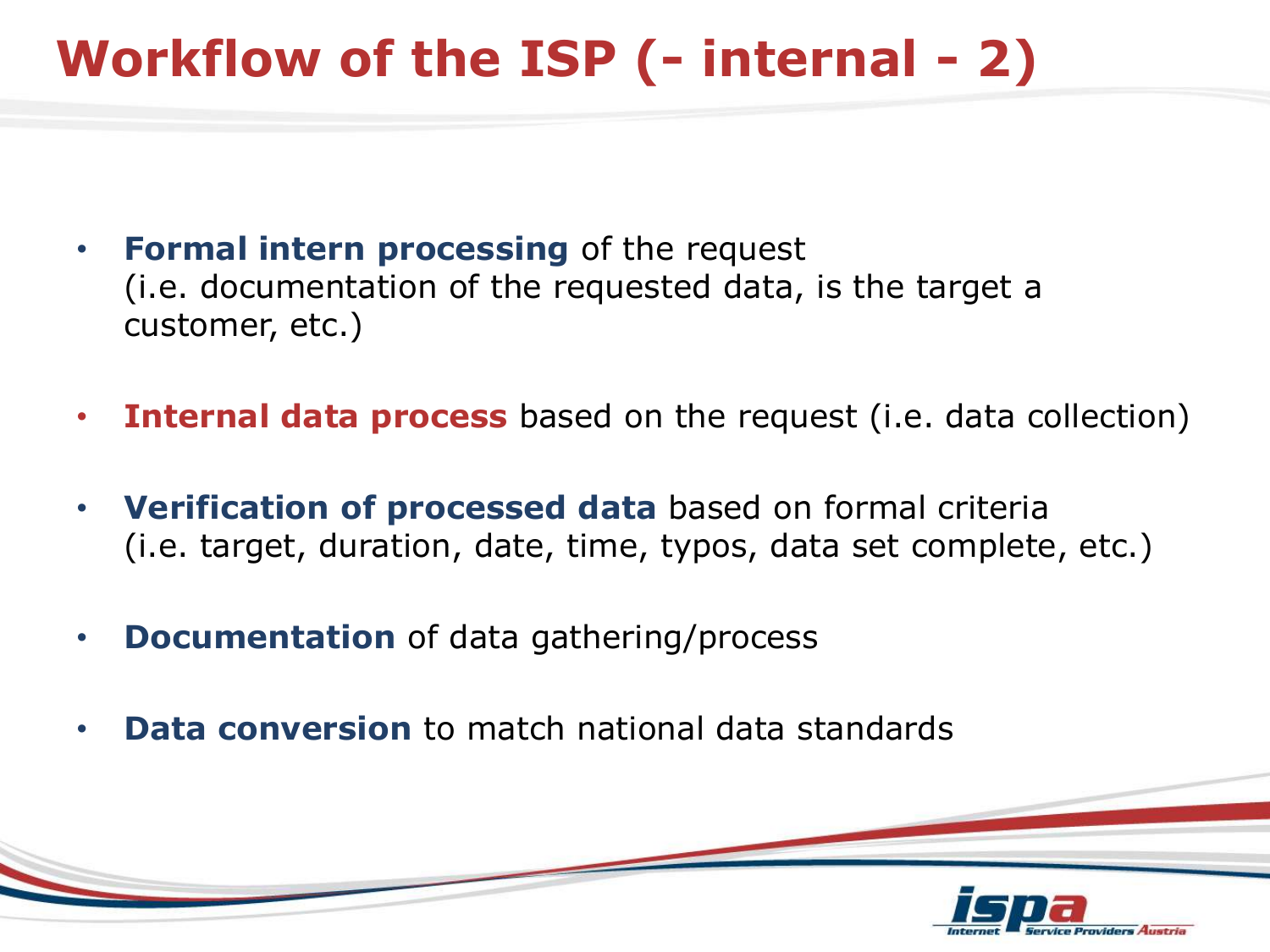# **Workflow of the ISP (-> outbound)**

- **Authentication** to the secure data environment (DLS)
- Secure and encrypted **transfer** to the DLS
- **Documentation** of transfer
- Preparation of **cost reimbursement** request & following **review**
- Publication of yearly **transparency report**

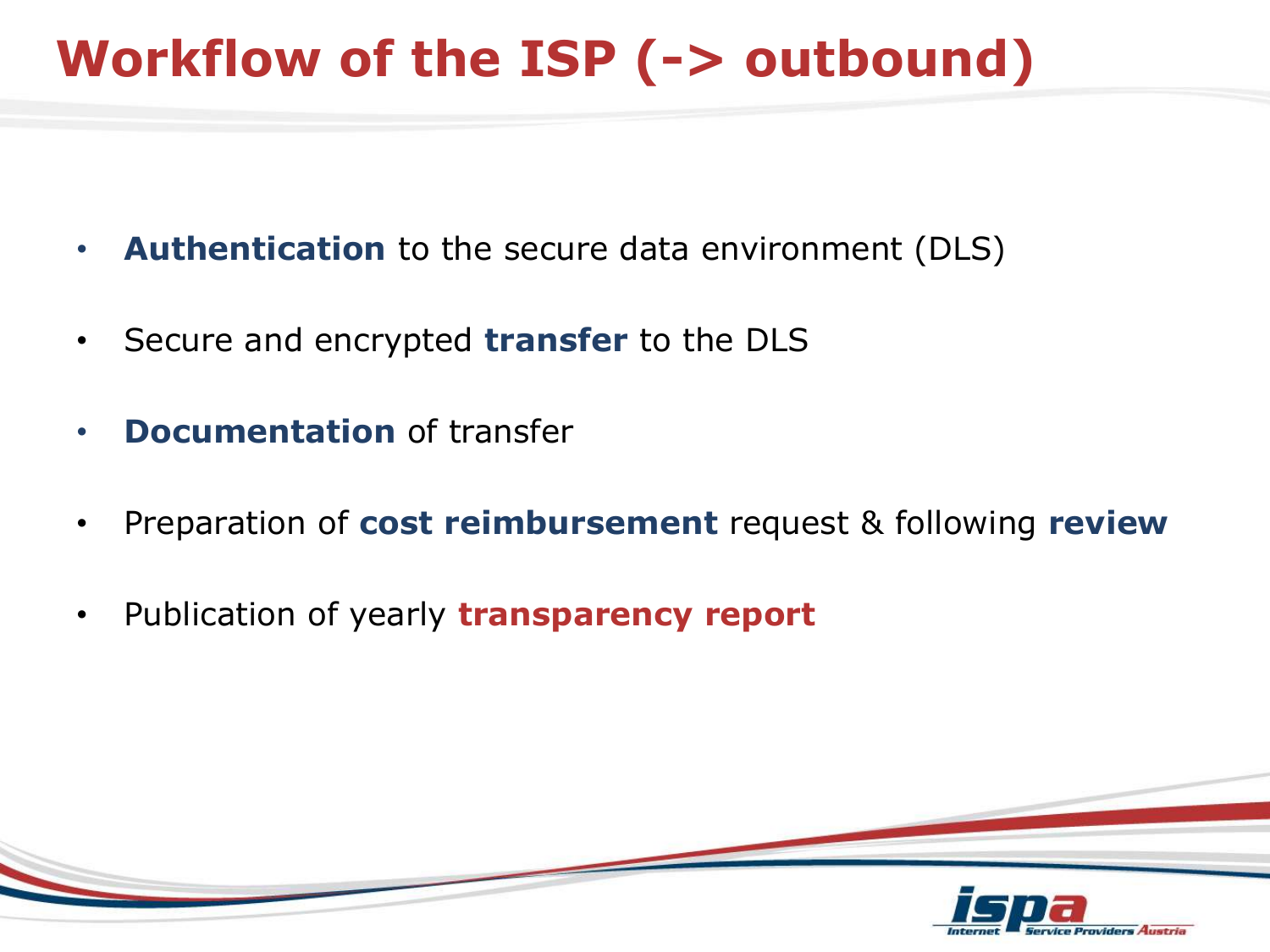## **Need for cost reimbursement**

- ISP are willing to co-operate with LE. Law Enforcement however is a **public/ official duty**, ISPs can not be burdened with covering these expenses; Austrian Const. Court- VfGH, G37/02, 27.02.2003
- **Cost reimbursement (OPEX, CAPEX) is foreseen** by most Member States.
- Application of the principle of **proportionality**.
- Internal workflow requires **personnel expenses** between minutes and hours, depending on the size of the ISP and frequency of such requests.
- **Maintenance** of the **technical infrastructure** & continuous **training of personnel** causes further expenses

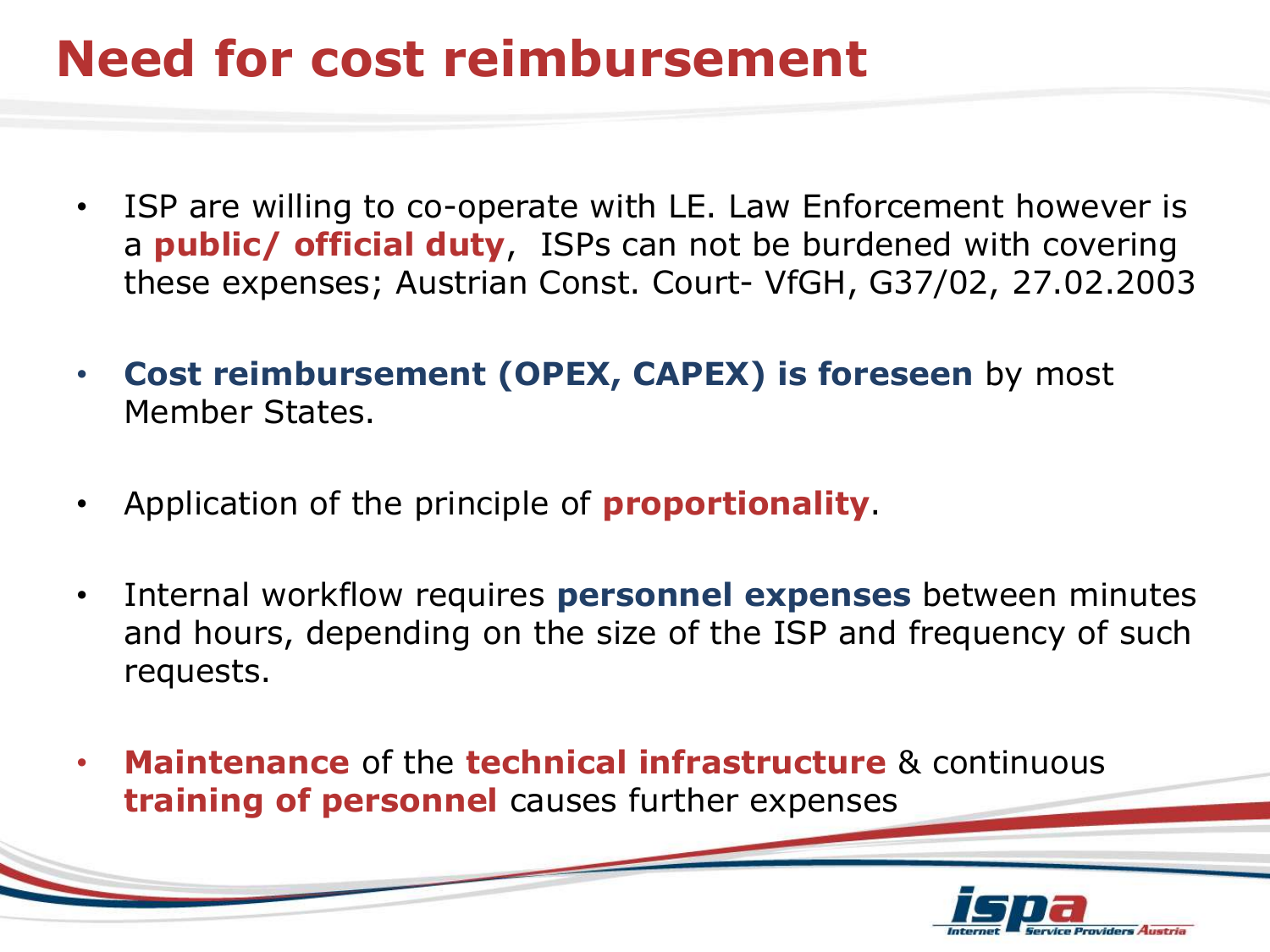#### **Current challenges**

#### • '**perception dilemma**'

- LE claim: Slow processing of requests & unwillingness
- ISP claim: Low quality of requests & pressure by members of LE and judiciary who are not familiar with procedure ('*life ain't CSI*')
- Need for specially trained personnel on both sides, **'***SPOCs' vs 'deputy sheriffs'*
- Lacking use of **templates** & **official form**
- **Legal review**: complex legal background & uncertainties, (please see for example ISPA table for data requests – next slide)

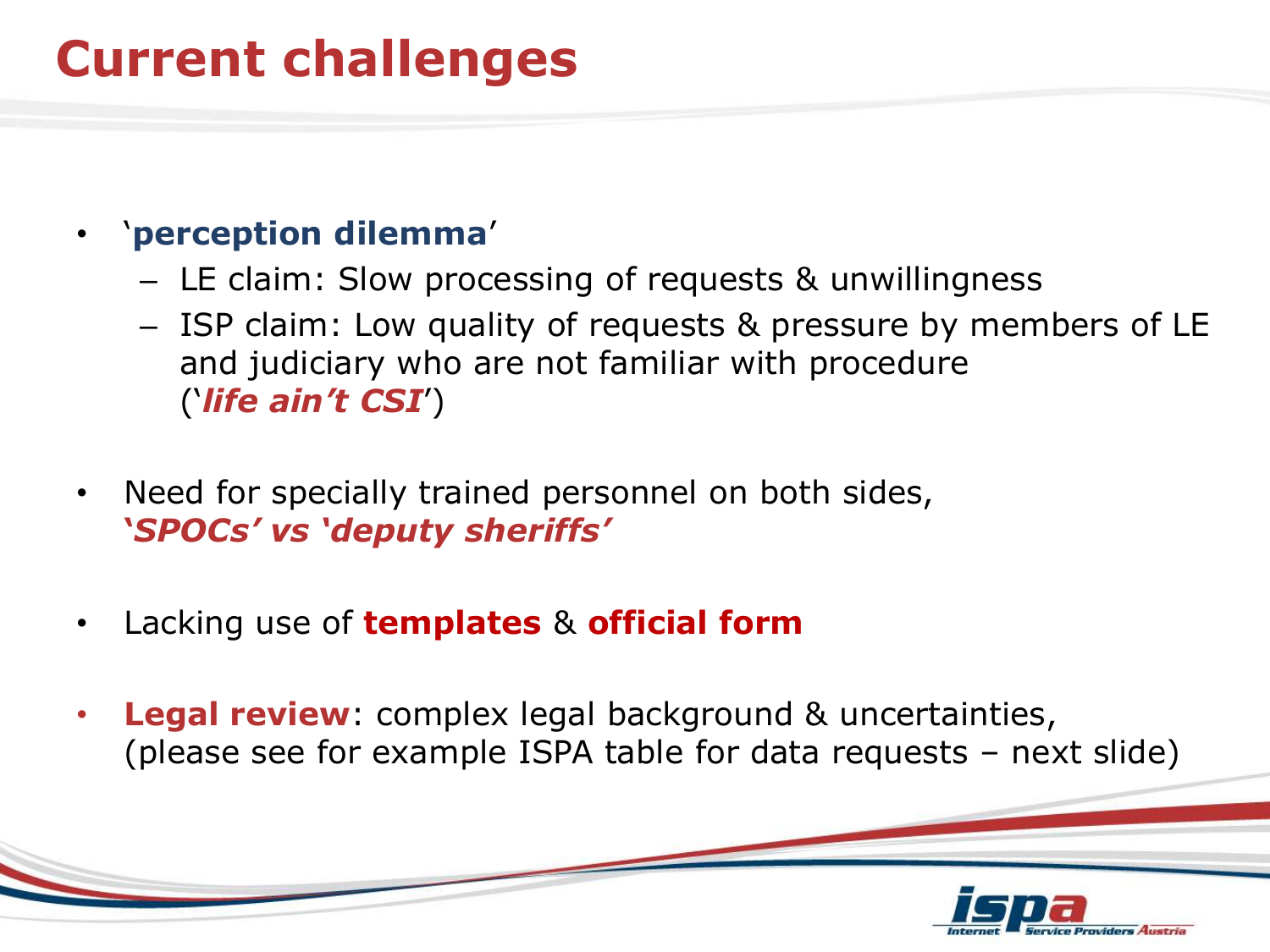## **Challenge of Legal Review – Overview**

#### Beauxkunftung - Übersicht

|                                                                | <b>SHOWWAY</b> (THE)           | August des                                                                                                                                          | Arkay, 34                                                                       | <b>CLS-PELSI MeRoger</b>                                                                      | <b>CLAPSIFICATION Achipers Toth</b>                                                      |                                                                                                                                | Antique ent                                                                                                                                                                                               | Taylorkey" (expected 9%)                                                                                                        |
|----------------------------------------------------------------|--------------------------------|-----------------------------------------------------------------------------------------------------------------------------------------------------|---------------------------------------------------------------------------------|-----------------------------------------------------------------------------------------------|------------------------------------------------------------------------------------------|--------------------------------------------------------------------------------------------------------------------------------|-----------------------------------------------------------------------------------------------------------------------------------------------------------------------------------------------------------|---------------------------------------------------------------------------------------------------------------------------------|
| Screenwaters and pro-                                          |                                |                                                                                                                                                     |                                                                                 |                                                                                               |                                                                                          |                                                                                                                                |                                                                                                                                                                                                           |                                                                                                                                 |
| <b>IN ALL STERN</b>                                            | <b>BRANKT</b>                  | Guarante apert<br><b>Discrimination</b><br><b>Distributed About</b>                                                                                 | pole (FBuly<br>sale (Marin<br>correspondent that a sent two lower               | introversimal services!                                                                       | a. menintaken<br>m<br>$\overline{a}$                                                     | Perisan?<br><b>Exited</b><br>Pose!                                                                                             | jans.<br><b>SPG</b><br><b>SPG - dispersion Fall</b>                                                                                                                                                       | m<br>w.<br>art Rentmittung                                                                                                      |
| <b>STALETING</b>                                               |                                | 19938-124 Pricemen Schemister<br>Princesser Enteringent                                                                                             | accentación<br>someon                                                           | h.<br><b>Individue 2011</b>                                                                   | m                                                                                        | <b>Project</b><br><b>Priest</b>                                                                                                | Calaimators, 'DOI-lane, Via<br>Dehaltersamente / SAR Historic Vila                                                                                                                                        | and a government companies of<br>rand a workships compensive a                                                                  |
| <b>ATT MAIN 21879</b>                                          |                                | 999 Akr 1.2 4 : Illisometers (c) P-Atlesse<br>Metered says to 91-Address:                                                                           | pointing.<br>artefrikits.                                                       | lu.<br><b>Inch Be Sim</b>                                                                     | <b>No.</b>                                                                               | Prime.<br><b>Voice</b>                                                                                                         | rent processing the contract of the<br>ishemosheers (\$AH-terms Vb)                                                                                                                                       | 1811 A JACOUMET, ISLAMITACL<br>NEW Automobile Committee                                                                         |
| <b>LULAN &amp; TABRE</b>                                       | 198 Aus 1.2.1                  | painting Padrigues<br>pack a full area                                                                                                              | sole (like)<br>sich diffusiv                                                    | ы<br><b>Red-Liber 2011</b>                                                                    | ima.                                                                                     | Present<br><b>Franc</b>                                                                                                        | Cashahaan pada pada 195,000<br>labdramaturdis (SAM                                                                                                                                                        | 1991 a procedular incomplete<br>and a activation responsible to                                                                 |
| <b><i><u>ERLACEME</u></i></b>                                  | \$19,644.5.2.3   PASI Standard | <b><i>WELL SNICKING</i></b>                                                                                                                         | <b>WARED</b><br>minest                                                          | Frankermann, Vol. 1993 Blooding<br>ministermanik/ - September's                               | l mit-<br><b>MARK</b>                                                                    | Police:<br><b>Designation</b>                                                                                                  | Getwie wrachwein, 1984)<br>Cetatramateura (GAA)                                                                                                                                                           | is chartractural                                                                                                                |
| <b>Stationagement (MFG)</b><br><b>ETRA HIM T. NOW</b>          | <b>BRIANNY</b>                 | Discorted alleys<br>AA19116 (ALL                                                                                                                    | starts Williams<br>uterintur.                                                   | <b>SOURISHER WHILE RAY</b>                                                                    | A MAYOREA<br>m                                                                           | Gentle, SA, Police<br><b>Geldrick, SM, Philips</b>                                                                             | <b>Director</b><br><b>Harton</b>                                                                                                                                                                          | $-$<br>w                                                                                                                        |
| <b>STAIRING EXICE For NPR</b><br><b>STRA ROLLES &amp; BIRD</b> | 8.9% Miles N.Z. B              | Diametruk asus<br>(#1-4crocus, C-Hol & P.A.E. buy/Marketview<br><b>EAST-ATMAKE</b>                                                                  | soriologisticat (vew 6947 1951) been<br>scribe (1961)<br><b>GATES</b>           | <b>GALAGIA MATERS</b><br>Dentisation of                                                       | $\overline{a}$<br>HAR JUDICIONS                                                          | Gettimas, GA, Philippi<br><b>Bookley, 26-4</b><br><b>Gentler, Stub</b>                                                         | Strate Amgesty Far<br>brattal (Indollazio) dei DIRI<br>Institute photostrausg clair Stati                                                                                                                 | wit - Rectraintiers<br>we investment<br>will shratchlitician                                                                    |
| <b>BE THE 2.2/ FOR ARM 2 BARG</b>                              | AVEAUTZT TORONDOM              | color constitution international and MSSL MMST<br>Barelovkisten (Watertok / Boltzubrat)<br>Mandorkisken jakourke Perlung                            | $-1000$<br>achildren.<br>unterlikin<br>WARRIV                                   | <b>Daniel</b>                                                                                 | <b>Hair</b>                                                                              | <b>WARR OR POINT</b><br>Denturing, New President<br>Gerichte, D.A. Police<br>Gerichte, SA, Public                              | lingful garmittencounties levantuag for SWL<br>braftat (percelebricaalitys Jerestron) Air 934<br>Direttel (percrécirionnéligie facinénais) der Kali<br>Thraftal (panches/Ficheentigh) Amondmunic flor TDA | <b>WIT IRVANESCAL</b><br>with processing and<br>min ülenekkorg/<br>we Andership                                                 |
| collection provide 17415                                       |                                | Signature ages                                                                                                                                      | www.                                                                            | <b><i><u>howers</u></i></b>                                                                   | Track-                                                                                   |                                                                                                                                | <b>Strashoppening</b> Wreatypolishing                                                                                                                                                                     | m                                                                                                                               |
| <b>IN ALT NO</b>                                               |                                | <b>Distances</b><br><b>BANKING</b><br><b>Bankhit dem</b>                                                                                            | sale (Malin<br><b>Hallman</b><br>with Ary Incom                                 | consistential and content<br><b>No.2</b><br><b>Staglio's</b>                                  | la associated<br><b>SEA</b><br><b>GREE</b>                                               | <b>Generick M.K. Pulsee</b><br>Gelshie GA Police<br>General OA Police                                                          | <b>Distances</b><br><b>Institut</b><br>Tinghal - She proba Far                                                                                                                                            | <b>Logica</b><br>w<br>with all on Thierds exciting to                                                                           |
| <b>EM MATTRE</b>                                               |                                | <b>Services</b><br><b>Barrolane</b><br>Standardsberg Renaufstrang and Brand Money<br>The entertains : the rechnicities its line that of he art.     | which have<br><b>All All A</b><br>solerlikels<br><b>MONEY</b>                   | <b>Darry</b><br><b>MEDIA</b><br>juro.<br><b>Date</b>                                          | <b>Legal</b><br>m<br>mi<br><b>Tar</b>                                                    | <b>Trainer # Kinstal Race grows</b><br><b>National Amende Stations</b><br>Instructured Generates<br><b>Industriana</b> Bankers | <b>Distribute</b><br><b>Thinghair</b><br><b>Numer</b><br><b>Studies!</b>                                                                                                                                  | is the Articulat down J. Tweene<br>a chlachnaithead<br>in Marketings start 2. Person-<br>A Networking                           |
| <b>THE MACHINEERING COMPANY</b>                                |                                | <b>Barenskape</b><br><b>Samuel des</b><br>Six-storandom discussion regular con their of he well<br>Standard Adv - Remodel (19 g/m) The Bob of Small | weller.<br><b>MONTH</b><br>sciedibilis Customerica")<br>location To transition? | Nov Arrest (ST)<br><b>Date: Club-side: 1977</b><br>Michigan Michigan 1977<br>win Schedul 1671 | new January LRT<br>Levil, Chicagonica, SJRT<br>IRE (Scrolled SST)<br>and Childrenha 8011 | toro Hond Bryane<br>colorada e sali faze e alcorado<br>content data poste da conten-<br>stubbook Between Blutter               | <b>Bushall</b><br><b>Gaulhal</b><br><b>India</b> l                                                                                                                                                        | are the Concerner dentity<br>ness (Fig Cirena (File) riboutil.<br>ness also lives a little released<br>net are finesy than deem |

|                                    |                                                        | <b>Anti-Aller</b>                    | Advance Ad                                                                                                                                                                                                                                                                       | <b>DL3-Philips Life/International</b>                                                                                                                           | <b>GLS-PRAIN (Sedan)</b>                                                                         | Adirective State                | <b>Advertisin</b>                                                                                                    | "Begripping" (page information)                                                                                                                                                                                                                                                                                                                                             |
|------------------------------------|--------------------------------------------------------|--------------------------------------|----------------------------------------------------------------------------------------------------------------------------------------------------------------------------------------------------------------------------------------------------------------------------------|-----------------------------------------------------------------------------------------------------------------------------------------------------------------|--------------------------------------------------------------------------------------------------|---------------------------------|----------------------------------------------------------------------------------------------------------------------|-----------------------------------------------------------------------------------------------------------------------------------------------------------------------------------------------------------------------------------------------------------------------------------------------------------------------------------------------------------------------------|
|                                    |                                                        | <b>Sarehalako jahotetea Pformeri</b> |                                                                                                                                                                                                                                                                                  |                                                                                                                                                                 |                                                                                                  | <b><i>STRINGER STRINGER</i></b> | To any policies make secure                                                                                          |                                                                                                                                                                                                                                                                                                                                                                             |
| <b>STRAIG BLOODIE</b>              |                                                        |                                      |                                                                                                                                                                                                                                                                                  |                                                                                                                                                                 |                                                                                                  | Fring as at of service          |                                                                                                                      |                                                                                                                                                                                                                                                                                                                                                                             |
|                                    |                                                        |                                      |                                                                                                                                                                                                                                                                                  |                                                                                                                                                                 |                                                                                                  |                                 |                                                                                                                      |                                                                                                                                                                                                                                                                                                                                                                             |
|                                    | <b>&amp; MEJANA T</b>                                  |                                      | sure (Ric                                                                                                                                                                                                                                                                        | Www.commission.com                                                                                                                                              | L. MARY LUXERA                                                                                   | BV1.48                          |                                                                                                                      | <b>COMMER</b>                                                                                                                                                                                                                                                                                                                                                               |
|                                    |                                                        |                                      |                                                                                                                                                                                                                                                                                  |                                                                                                                                                                 |                                                                                                  |                                 |                                                                                                                      | ÷                                                                                                                                                                                                                                                                                                                                                                           |
|                                    |                                                        | <b>Variation</b>                     |                                                                                                                                                                                                                                                                                  |                                                                                                                                                                 |                                                                                                  | BV1.23                          | 219 III, Emerican Ive 236 to 1841                                                                                    | <b>CARD</b>                                                                                                                                                                                                                                                                                                                                                                 |
|                                    |                                                        |                                      |                                                                                                                                                                                                                                                                                  |                                                                                                                                                                 |                                                                                                  |                                 |                                                                                                                      |                                                                                                                                                                                                                                                                                                                                                                             |
| <b>EXTRA 121PMG</b>                |                                                        |                                      |                                                                                                                                                                                                                                                                                  |                                                                                                                                                                 |                                                                                                  |                                 |                                                                                                                      | <b>Laked</b>                                                                                                                                                                                                                                                                                                                                                                |
|                                    |                                                        |                                      |                                                                                                                                                                                                                                                                                  | Josin Jan DVV                                                                                                                                                   |                                                                                                  |                                 | PASS, treatment may be 230 to ME.                                                                                    | come.                                                                                                                                                                                                                                                                                                                                                                       |
|                                    |                                                        |                                      |                                                                                                                                                                                                                                                                                  |                                                                                                                                                                 |                                                                                                  | <b>BYT IX</b>                   |                                                                                                                      | <b>COMPANY</b>                                                                                                                                                                                                                                                                                                                                                              |
|                                    |                                                        |                                      |                                                                                                                                                                                                                                                                                  |                                                                                                                                                                 |                                                                                                  |                                 |                                                                                                                      | <b>Call</b>                                                                                                                                                                                                                                                                                                                                                                 |
|                                    |                                                        |                                      |                                                                                                                                                                                                                                                                                  |                                                                                                                                                                 |                                                                                                  |                                 |                                                                                                                      |                                                                                                                                                                                                                                                                                                                                                                             |
|                                    |                                                        |                                      | ALCOHOL: Y                                                                                                                                                                                                                                                                       |                                                                                                                                                                 |                                                                                                  | But Lin                         |                                                                                                                      | Ensembarg as Riche-Internetwick students                                                                                                                                                                                                                                                                                                                                    |
|                                    |                                                        |                                      |                                                                                                                                                                                                                                                                                  |                                                                                                                                                                 |                                                                                                  |                                 |                                                                                                                      |                                                                                                                                                                                                                                                                                                                                                                             |
|                                    |                                                        |                                      |                                                                                                                                                                                                                                                                                  |                                                                                                                                                                 |                                                                                                  |                                 |                                                                                                                      | $-$                                                                                                                                                                                                                                                                                                                                                                         |
| <b><i><u>SHR-RALLWOODS</u></i></b> |                                                        |                                      |                                                                                                                                                                                                                                                                                  |                                                                                                                                                                 |                                                                                                  |                                 |                                                                                                                      | Geraldish brackula Annibium, dar Plat.                                                                                                                                                                                                                                                                                                                                      |
|                                    |                                                        |                                      |                                                                                                                                                                                                                                                                                  |                                                                                                                                                                 |                                                                                                  |                                 |                                                                                                                      |                                                                                                                                                                                                                                                                                                                                                                             |
|                                    |                                                        | Starministers to Than anonar         | colorado en                                                                                                                                                                                                                                                                      |                                                                                                                                                                 |                                                                                                  | Indian Objects'                 | instruments and Artificate Newton                                                                                    | w                                                                                                                                                                                                                                                                                                                                                                           |
|                                    | 日化加林<br><b>STEADARD PERCE</b><br><b>ETFAILTET PICO</b> | <b>BALL</b>                          | <b>Birming</b><br>& 99-Ala-5-2 3   IF Attraces Guest tipics<br>7 Amount Bibarcigns<br>WELL Starking<br>IMSI, She's full!<br>699 ANIS 21 THALMSDER, DWIST Zackgrown<br>Tax Statemaker (weeken/PAU/on)<br>teletrate Darktee Luxipler, breeze<br>Nano, Assolute artisted Policymore | No Auto Library (P) Admission, Names & Asia (VVT) by W-Admission<br>Lide PALA<br><b>ANTES</b><br>porte effet co<br>----<br>winds."<br>ALIMBER<br><b>WARRANT</b> | contraction for 1987 TMI Two<br>Devicos come SIV Conservancy ?<br>pervise mean for - bearisetts. |                                 | <b>JAVT.12</b><br>BVT.U<br>BVT.1d<br>BIVY, LE<br>Pounde Ave 2 At<br><b>The lense top about</b><br><b>IF SOUDWOOK</b> | Pleasantha below America and Season reporters<br>(PSUIL Entachingung das DSE bei 1900)<br>(FSLIG, Ennaumques) risk 2181 au 1841<br>(POIS), Ensigniguig (ex 218) for the<br>PRELL Ernsträgung des 238 bei 860<br>2010). Ernestegge se 336 brider<br>Sida mineral LTS Engineering<br>Diffeoliate versities about<br><b>WeekrynDorritory</b><br>AND 671 URBS BODY GREENING WAS |

Rimsell, Standier verlag die zigenisse of Adriano verdel es. Spranklandet aukst. Synansie if Adriano verden als Zuprigebannen anten

<sup>12</sup> daube. Bé un fremential Abbarbine Barenone (J.R.) (1988). Roarbetternter na fare, Austria fabarmeare (J.R.) (2014). 1993<br><sup>12</sup> De locaturing un ananche P-Atomo com de et Na de 1999 a primer fountant is fact Attitud na

Winnerski [Sydd Macekick auf the Rechtsprofitige der Anlegen Signie Ai oder die komponisierede Nerman 190 (Spalent B) gebrupen Security auf persingen Bestimmung im Pacifickheitensprent (RS).



ispa

+141.600.000

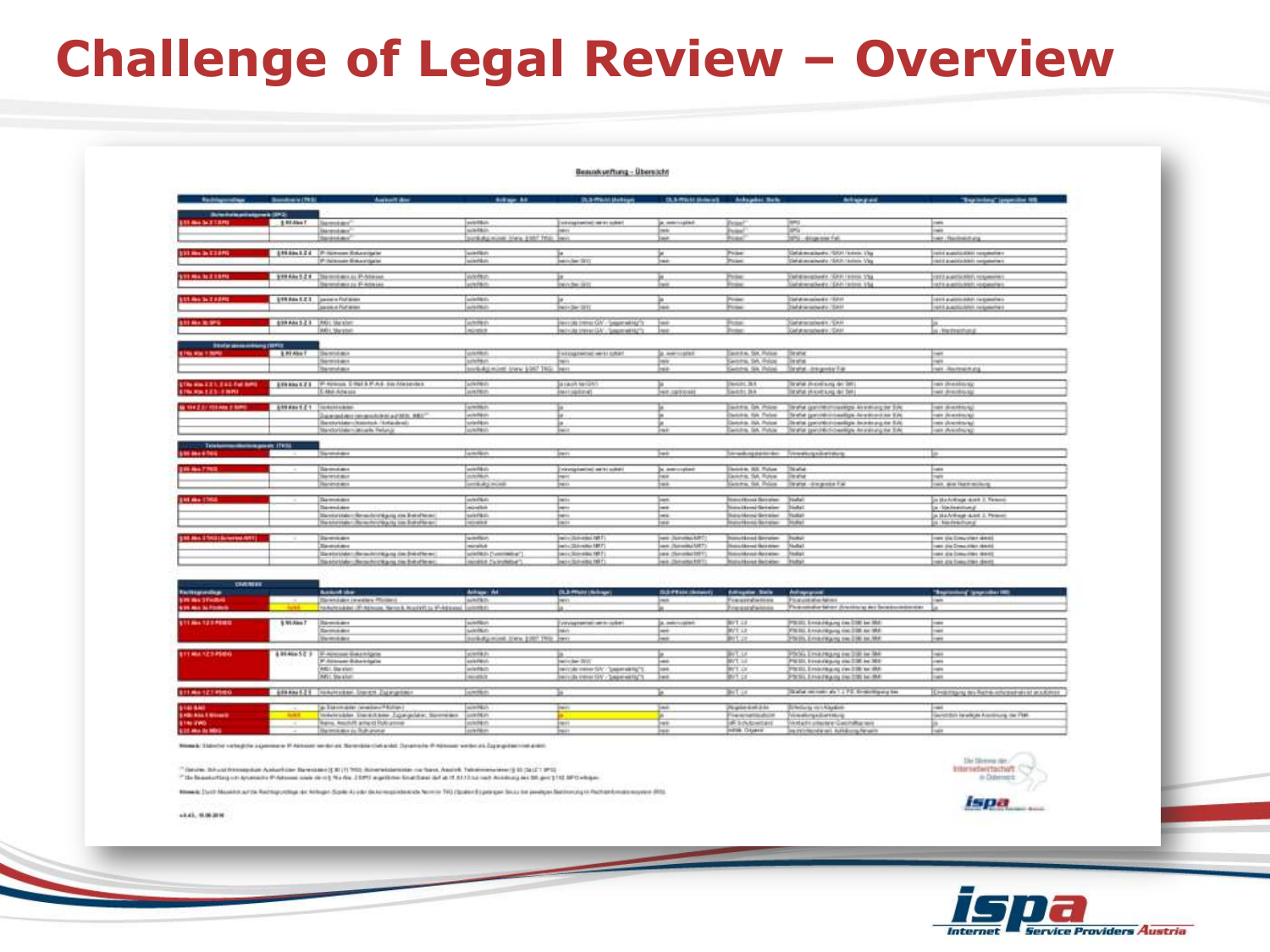#### **Challenges related to requests by foreign authorities**

- Difficulties concerning **verification** of requesting authority, **plausibility of request & integrity** 
	- Legal review hampered by **lack of expertise in foreign law**
- Difficulties in **communication** with foreign authorities (language barrier)
- ISP is bound towards users to comply with national law
	- Risk of **circumvention of national rules** by filing a request at a foreign authority
	- **'double criminality'** requirement